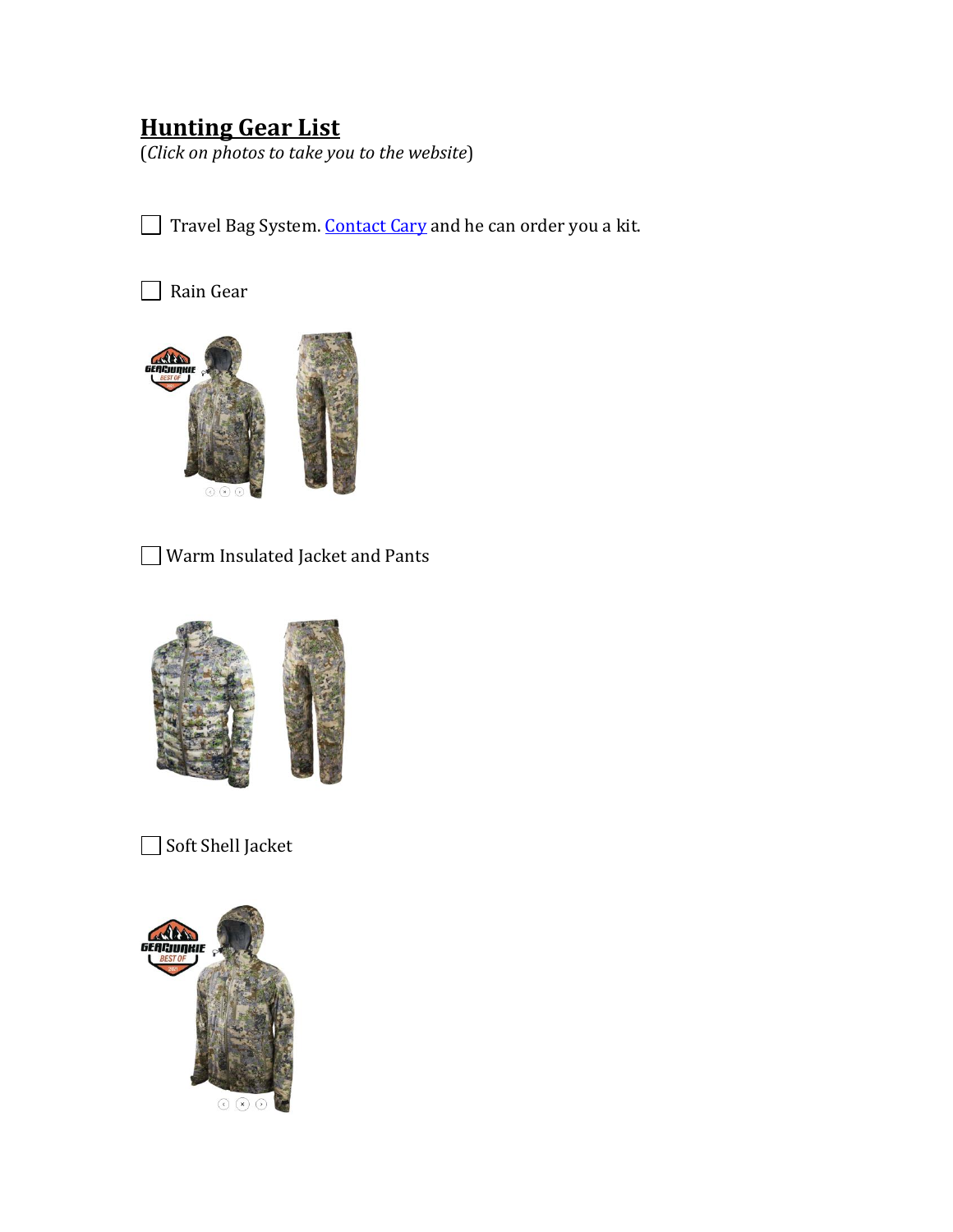### Beanie or Bomber Hat



## 2 pair of leather insulated gloves



# $\hfill\blacksquare$  <br> Mittens



## □ Hiking Boots

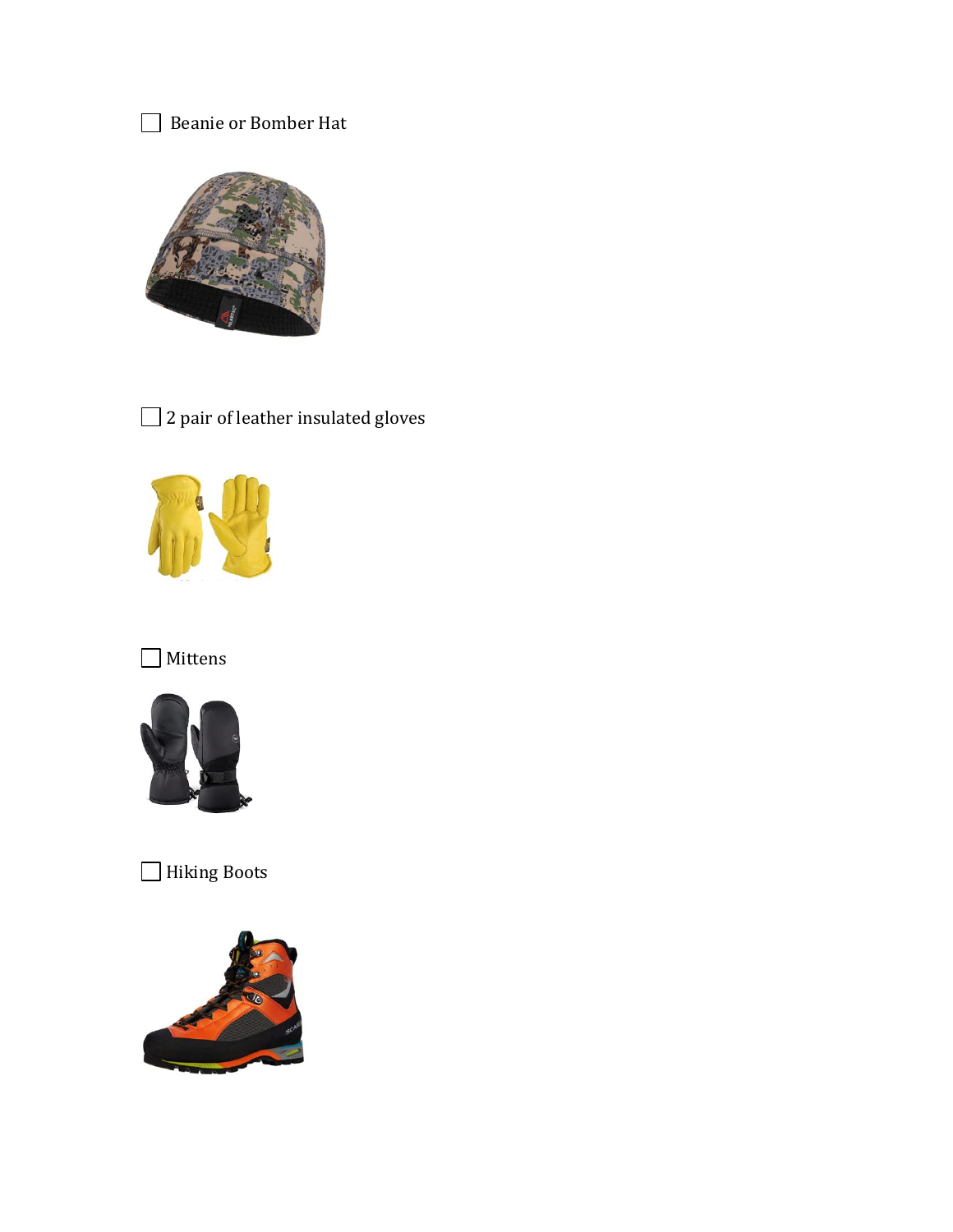



Sleeping Bag (0') zero degree bag or colder



Therm-a-rest sleeping pad

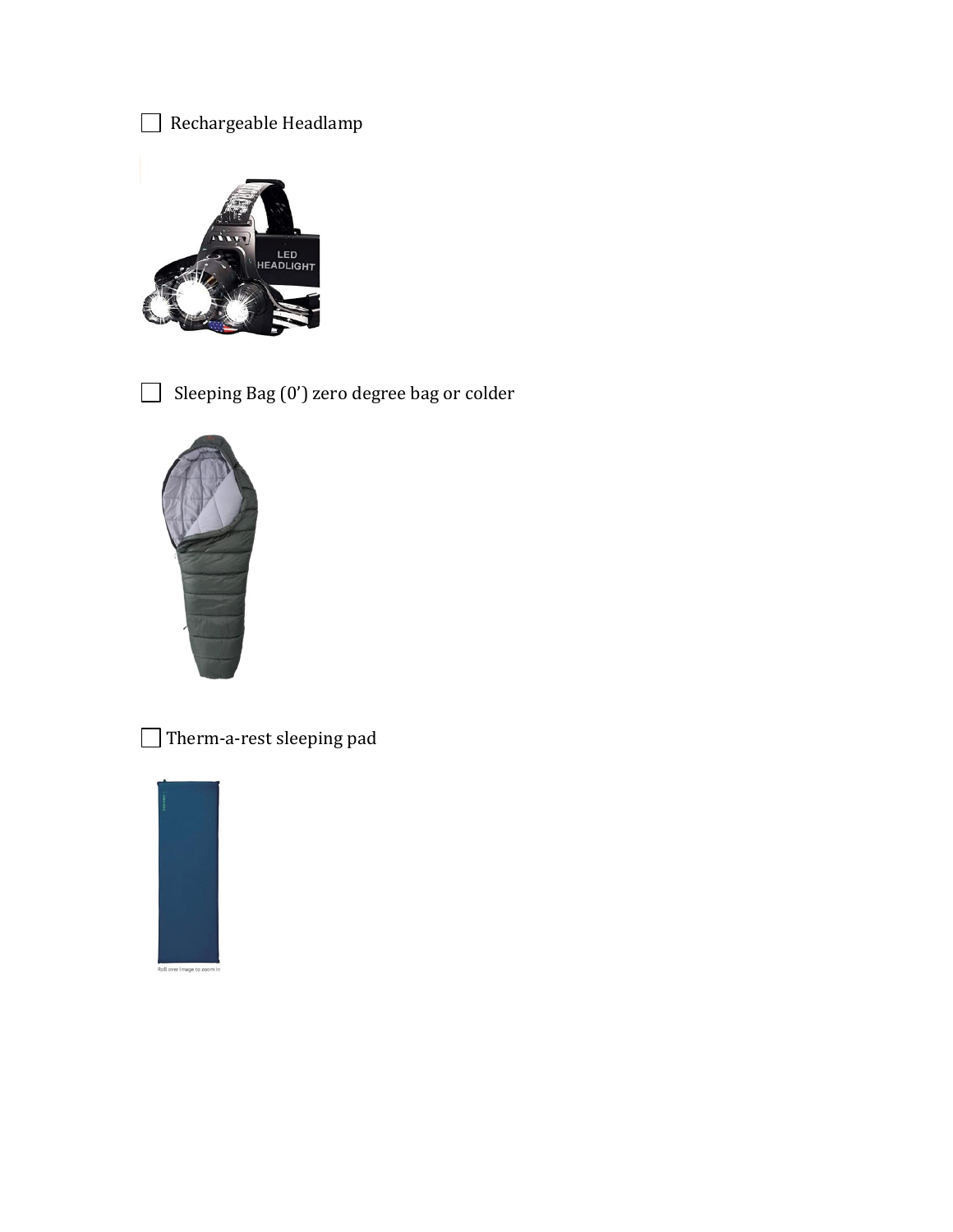Two pair of hunting pants or 1 pair camo and 1 pair durable jeans, 2 long sleeve shirts, 2 short sleeve shirts



□ Pair of socks for each day



Underwear, your discretion but normally 3-4 pairs and 1 pair of long johns

□ Day Pack

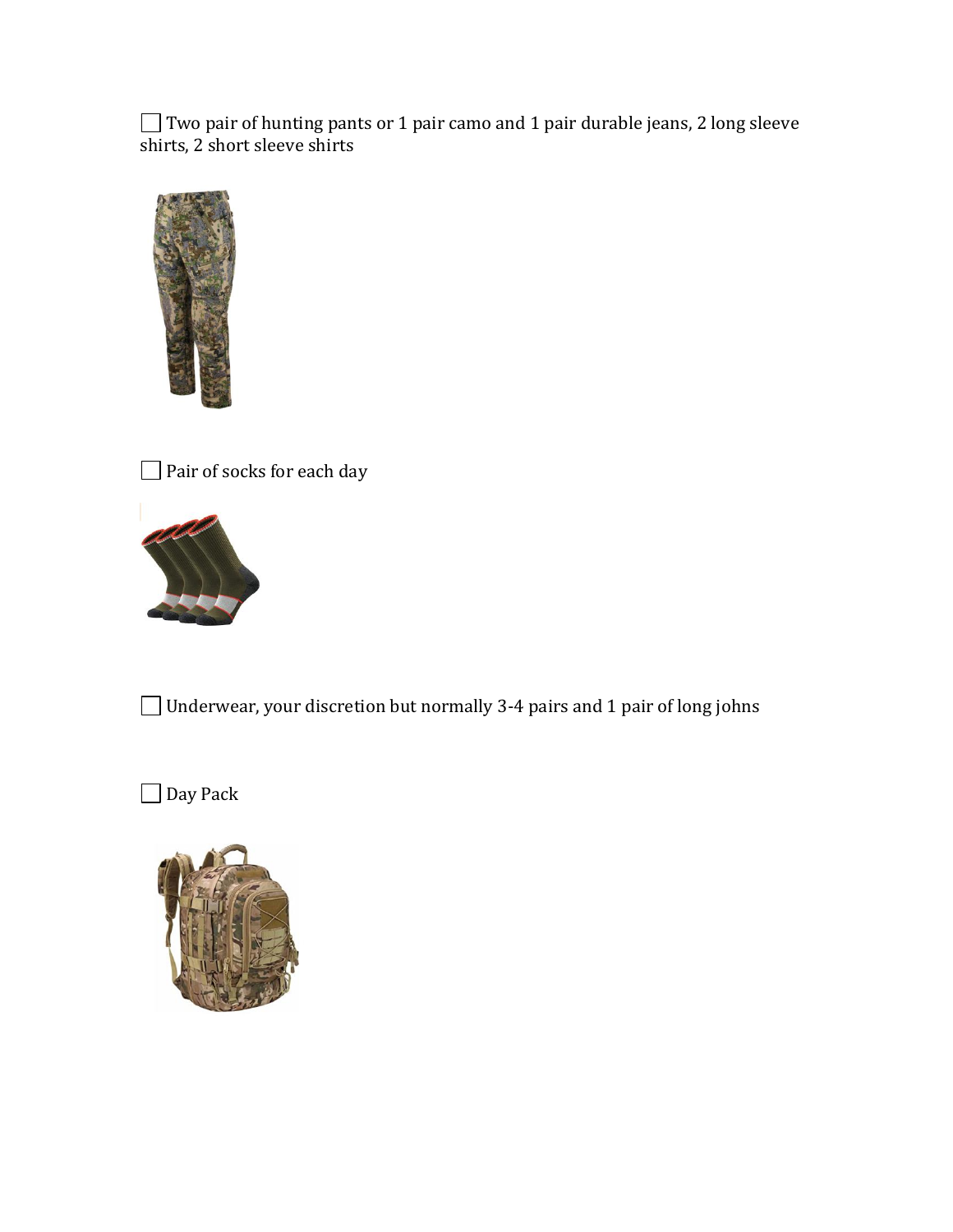Outdoor Edge Knife with replacement blades



Outdoor Edge Chow Mealtime Multi tool



## **Binoculars**

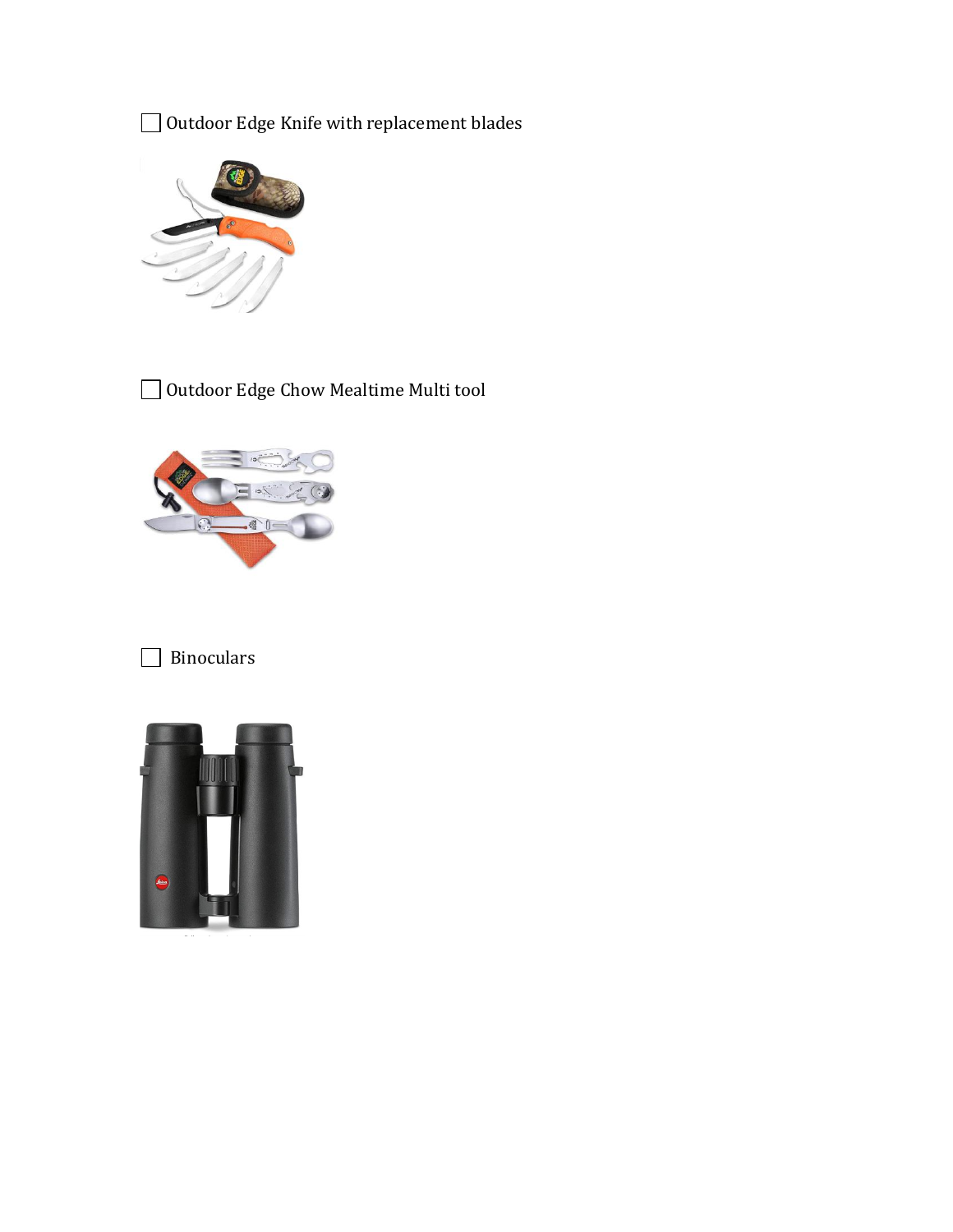Solar charger battery pack with all your cords to charge your items



#### □ 1 Box of ammo, DO NOT BRING SOLIDS,



 $\Box$  1 Pair of Crocks, if you bring breathable waders get 1 size bigger than your feet this way you can put them on over your waders.

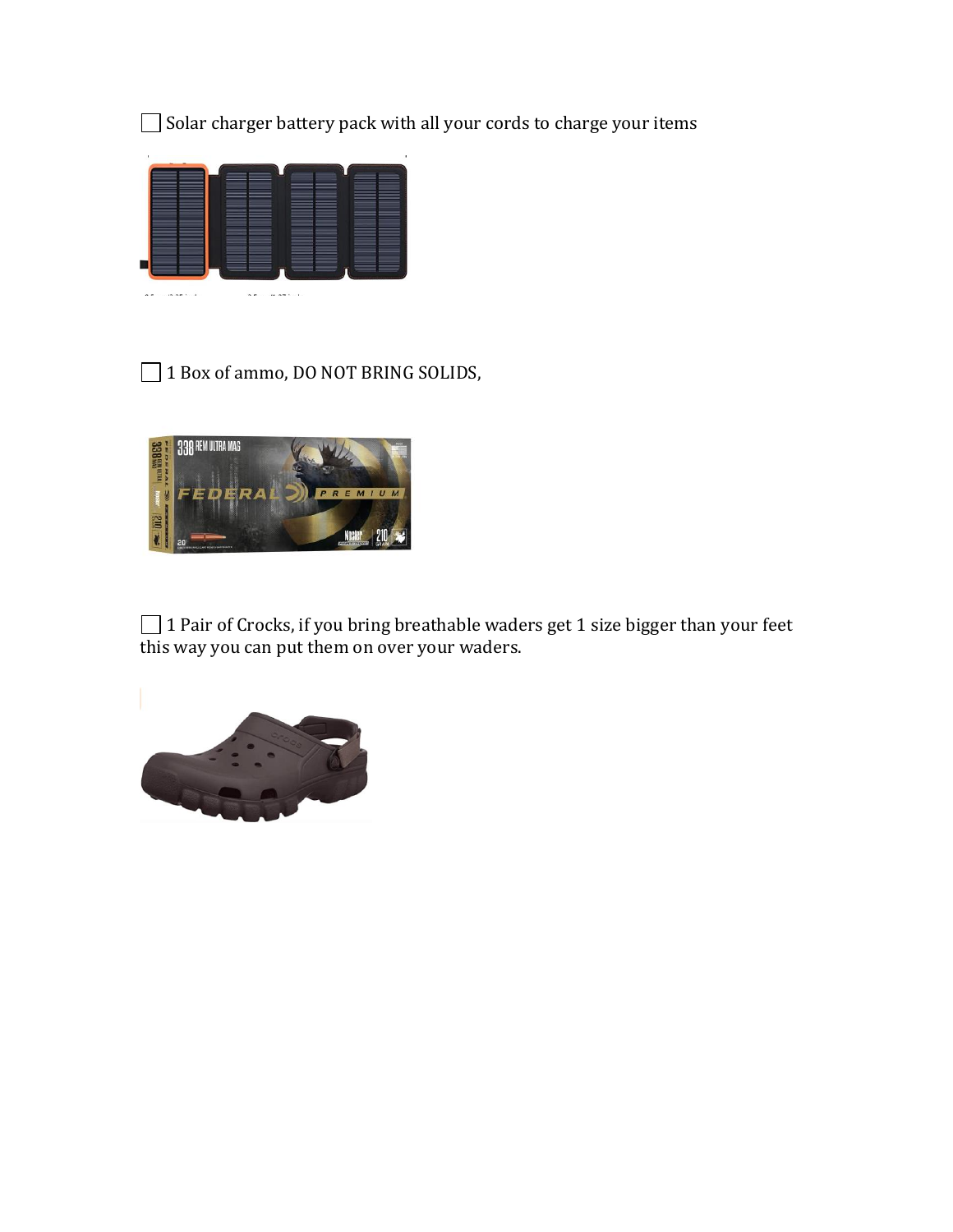If you are Bear hunting you will need either hip waders or breathable chest/waist waders



Water bottle for filtering water



### $\hfill\Box$  <br> Coffee Cup